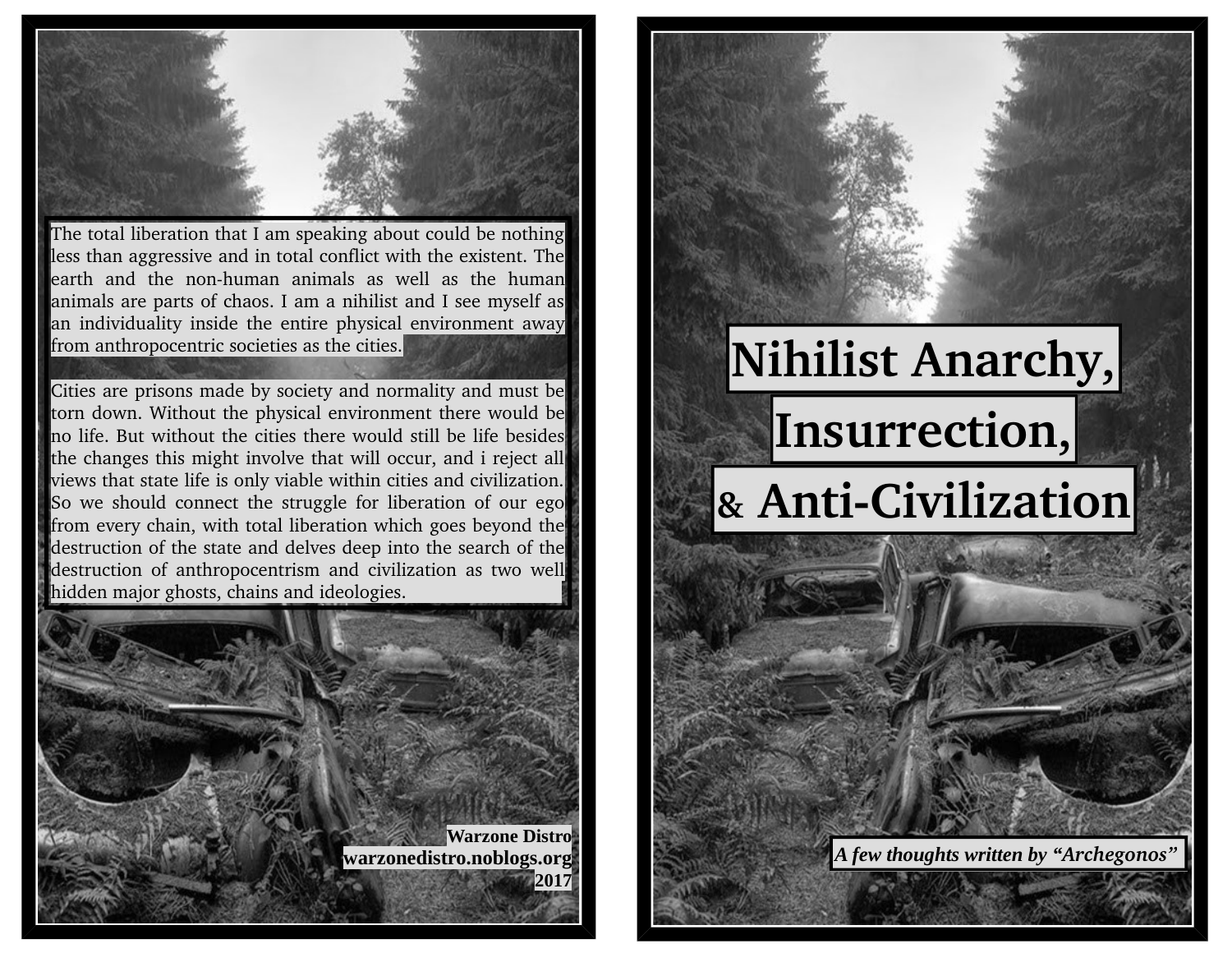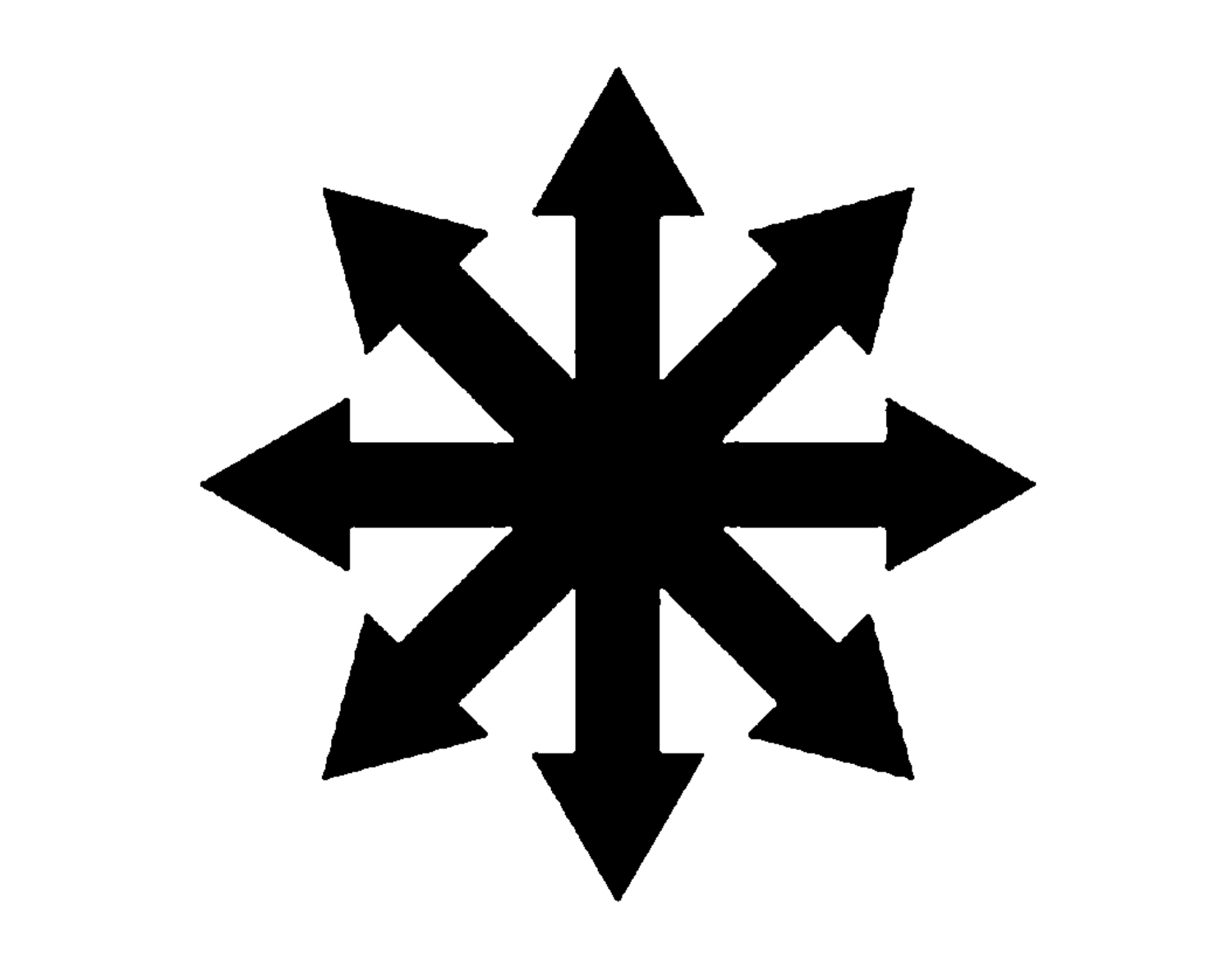environment. The only one that is needed for life to go on without chains. A part of true and infinite chaos. Chaos cannot be described precisely. It is the ultimate balance in the physical world and the ultimate destruction for the forced civilization. It does not have anything to do with "equality" which is a totally abstract concept for me.

So having the above in mind, then and only then can somebody perceive truly the earth and the physical world as an integral part of existence and not as a monolithic entity as civilization teaches us. Not even through biocentrism which I deny and reject as well. No entity, no ideology, no gods, no morality.

The protection of the earth for me can only be through attack on every structure of civilization, with as much power as one possesses...

Archegonos

*These writings by Archegonos were originally found in the zine "Actualising Collapse" UK. "Actualising Collapse" is a collection of iconoclastic texts, rebellious thoughts and proposals on war without frontiers against the techno-industrial system, with writings of imprisoned urban guerrillas, incoherent saboteurs and communicated from the black lines of the anarchists of the black internals of practice.*

*Through shared affinity with the ideas of these writings, this zine was put together in solidarity with "Archegonos" and all others who seek the total destruction of the industrial world of civilized control and domination.* 

 $\mathrm{T}% _{1}\left( \mathcal{M}_{2}\right)$  here are many so called "falconries" in Scotland which keep wild birds like falcons, owls, eagles, birds that don't belong with the humans (under the circumstances of this era of civilization) as harlequins for entertaining the oblivious crowd and for being used as a kind of bloodsport for hunting other smaller animals as part of the amusement of idiots of the mass under the ridiculous phrase "Scottish heritage".

We are anarchists and under the individualist nihilist anticivilization total liberation criticism we don't accept for any reason creatures of the glorious wilderness to be imprisoned for the sake of any nation or any amusement of human beings.

We will destroy the commercialization of non-human animals and the earth.

They will find us in front of them.

UNTIL THE DESTRUCTION OF EVERY CHAIN. UNTIL ALL CAGES ARE EMPTY. FOR THE DEFENSE OF NON-HUMAN ANIMALS AND THE EARTH. FOR ANARCHY AND TOTAL LIBERATION.

\*\*\*\*

 $\rm W_{e}$  are not machines. This means we will get influenced by others, but we won't become followers of anybody. The ego is all that matters. It is another thing to respect somebody's words or actions because they can be used as an evolution of personal thoughts, criticism or as a weapon and a very different thing to become a follower and create new kinds of idols or gods.

"We" is a term that might exist sometimes occasionally but with the wide meaning of the word that some others mean it is something I never felt nor did I ever understand how can they stick to this fantasy. The thing is not to reconstruct new society